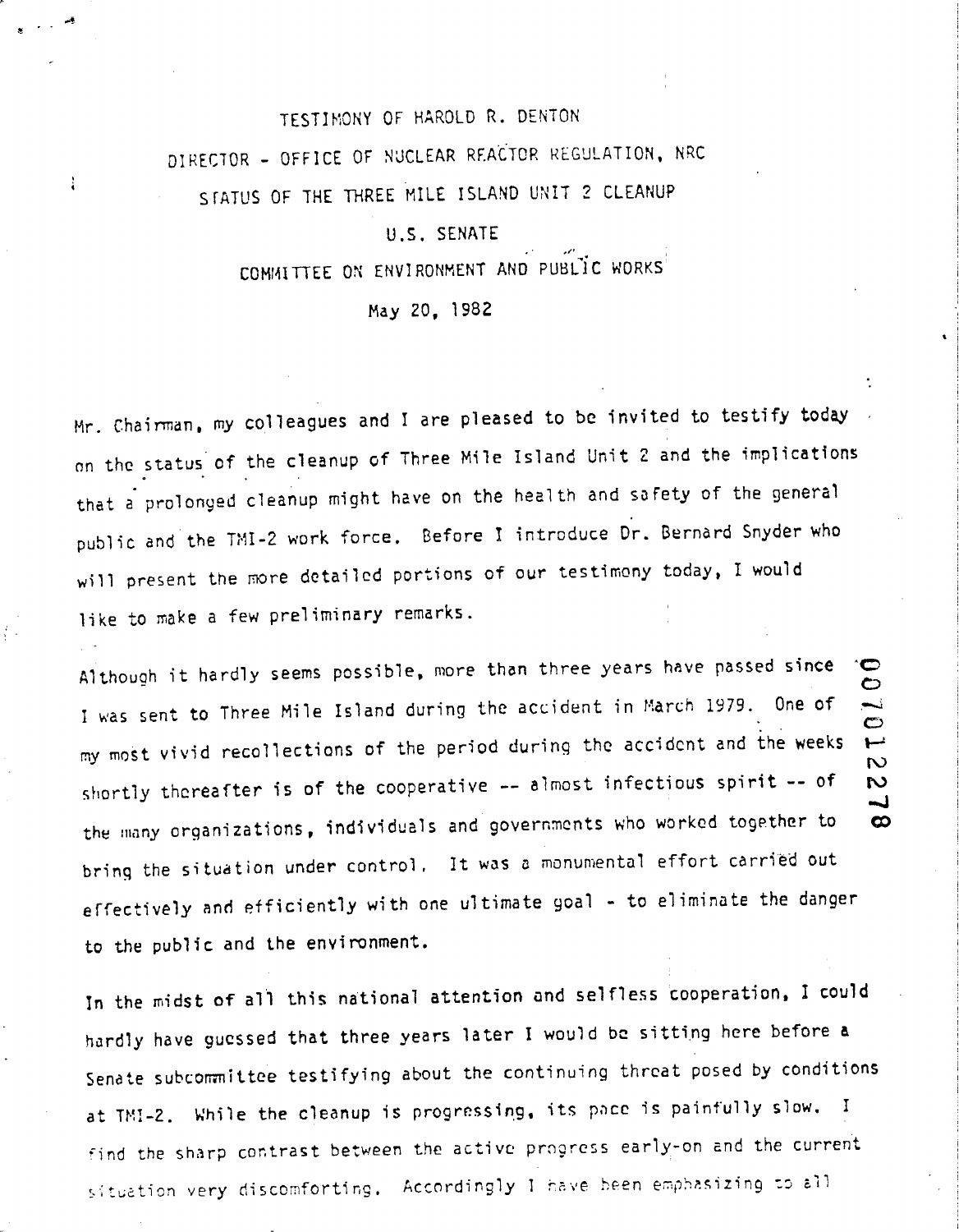Testimony of Harold R. Denton -2-

-- .\_---\_.- .\_---\_..\_--\_.-

 $w$ ho can play some role in the cleanup that the potential for harm to both I the public and TMl workers still exists. Although we believe that the likelihood of an accident involving a release of significant amounts of the radioactive materials currently contained at TMI-2 is smell at present, the pussibility will certainly increase as the cleanup is further delayed. I am committed, as I know the Commission is, to seeing that the entire cleanup is expedited in order to eliminate all potential for mishaps.

In order to move ahead as swiftly as safety will permit, the fundamental issue of "financial assurance will need to be resolved. I agree with the assessment expressed in Chairman Pal1adino's recent letter to the Congress that a "greater Federal participation in assuring financial viability is  $_{\circ}$  prerequisite to an acceptably rapid (cleanup) program." Our purpose in requesting Federal support for some form of cleanup funding is to do all we can to bring about the safe and expeditious completion of all TMI-2 cleanup activities. TMI is not yet behind us.

 $\bullet$  $\bullet$  $\overline{\phantom{0}}$ ඐ لسا N 2

 $\bullet$ 

'... ~.would now like to have Dr. Snyder. Director of the Three Mile Island Program *~.j* Officc,present the more detailed NRC testimony.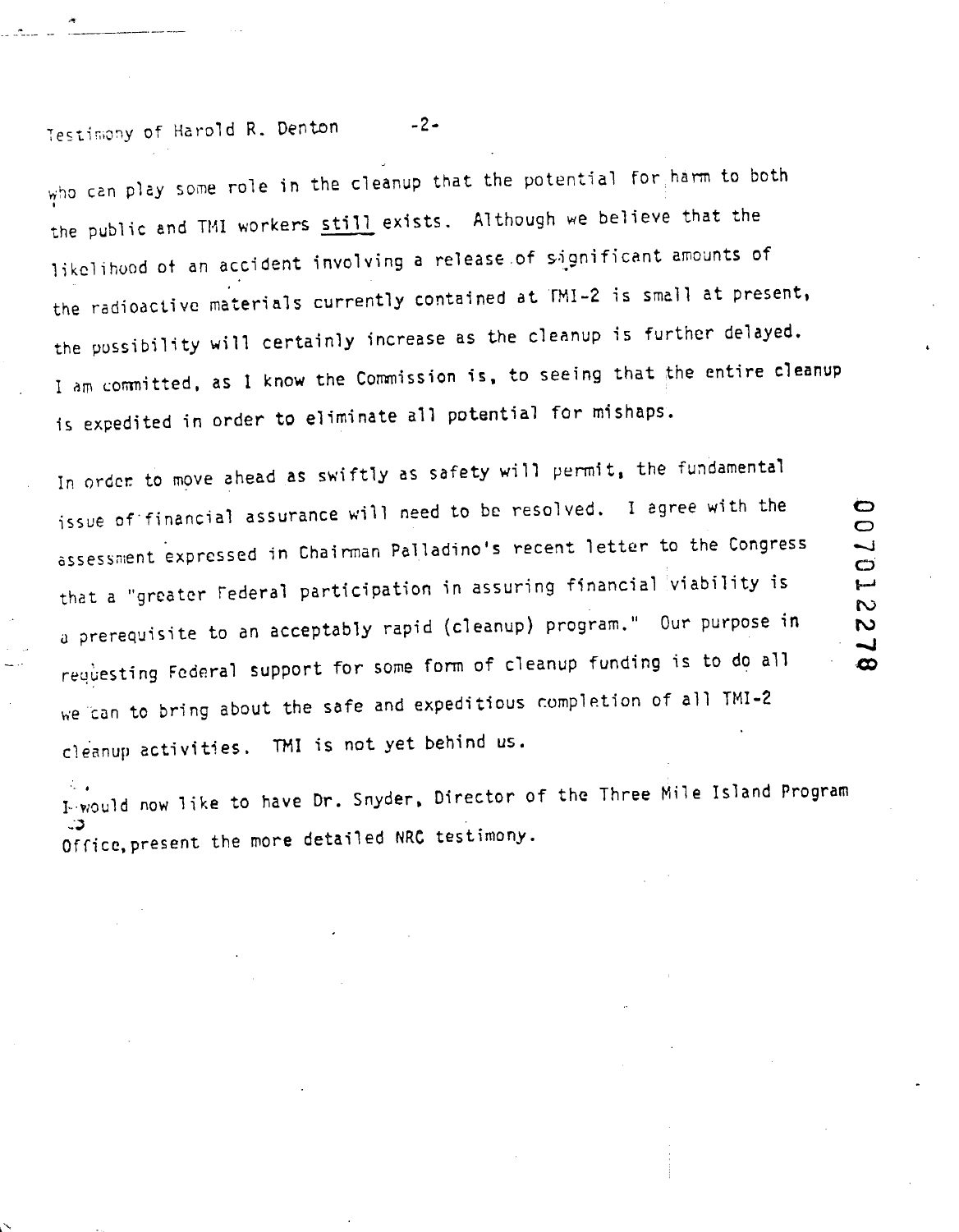### TESTIMONY OF DR. BERNARD J. SNYDER, DIRECTOR THI PROGRAM OFFICE, NRC

i

## STATUS OF THE THREE MILE ISLAND UNIT 2~ELEANUP

U.S, SENATE COMMlTIEE ON ENVIRONMENT AND PUBLIC WORKS

Hay 20. 1982

were also conveyed to you in a letter frorn the Commission on March 22. 1982. Mr. Chairman, I am pleased to be here today to present the Nuclear Regulatory Commission staff testimony on the status of the cleanup of Three Mile Island Unit 2 and the implications that a prolonged cleanup might have on the health and safety of the TMI-2 work force, as we1l as the general public. As NRC Chairman Palladino testified last October, our principal responsibility is the protection of the health and safety of the public, including the work force at the site, as well as protection of the environment. We are concerned that if the pace of the cleanup is not accelerated, the capability for continued maintenance of the health and safety will become more uncertain. These concerns -<br>-<br>כ Before I elaborate on our concerns regarding the future status of the plant. I want to briefly give you NRC's views on the legislation you are considering today. I will then provide you with a summary of the cleanup progress to date,

ဝ<br>၁

 $\overline{\mathbf{t}}$  $\overline{v}$ S

 $\infty$ 

The Energy Committee substitute amendment to 5.1606 provides for an assessment by the Department of the Treasury on nuclear utilities in order to provide funds toward the cleanup of TMI-2 over a six-year period. As Chairman Palladino testified last fall in connection with the original proposal for S.1606, while the Commission takes no position on the specific methods of obtaining funds for TMI-2 cleanup proposed in this or other legislation, \'I'e welcome the cpproach encoliipas~ed in the :proposed 1egisldtion as *e* reasonable mechanism for solving this continuing problem.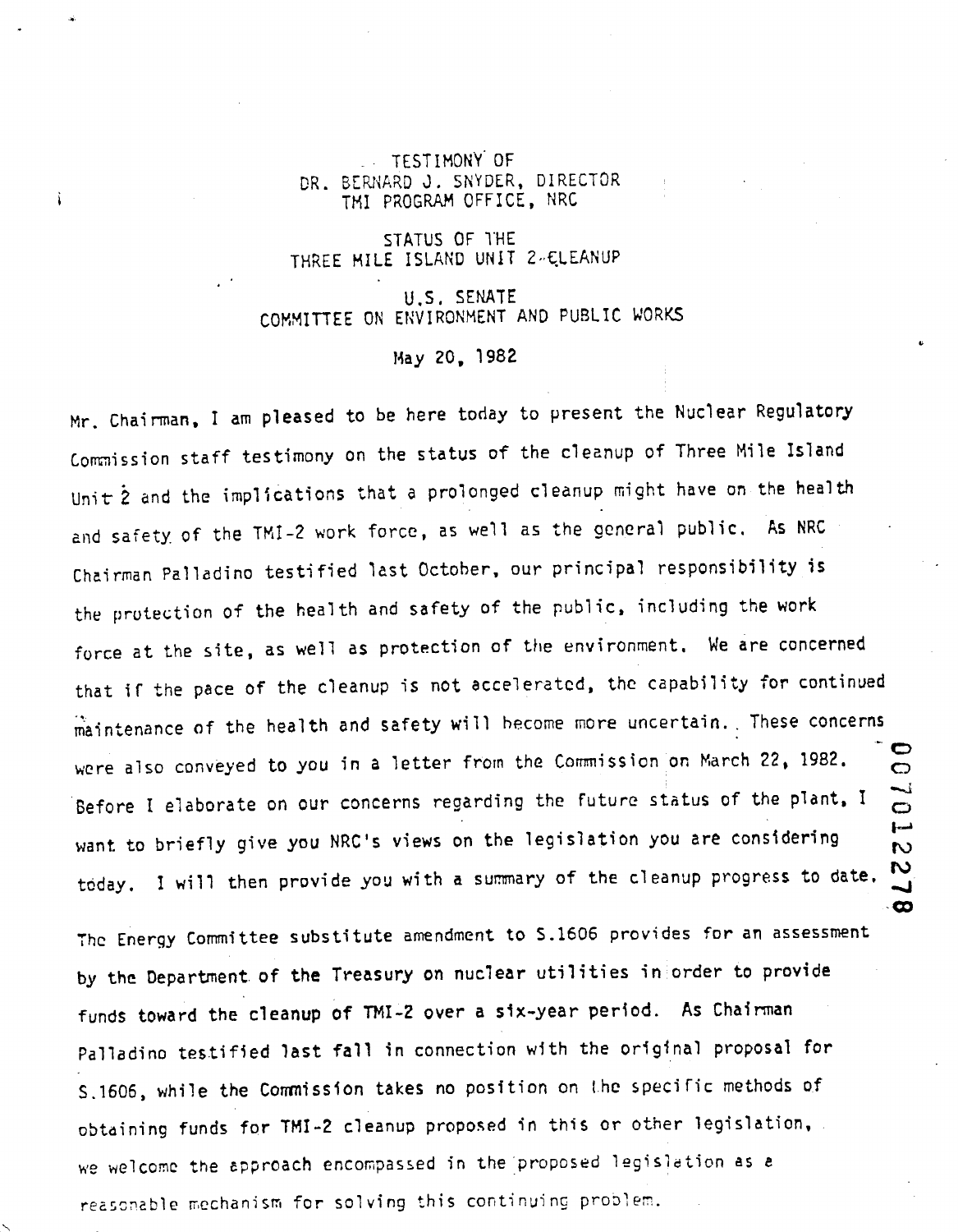More than three years have passed since the accident and progress in the cleanup has, been limited. The accident left large bodies of very contaminated water in the basement of the reactor building and in tanks in the auxiliary building. Virtually every exposed surface of the floors, walls and equipment in the reactor, auxiliary and fuel handling buildings was contaminated to varying degrees. The reactor building atmosphere was contaminated with a large inventory of radioactive gases and the water in the reactor coolant system was extensively contaminated with fission products. Lastly, we know that the reactor core suffered significant damage. It is probable that small particles of fuel and cladding, along with control rod and core structural material were distributed throughout the reactor coolant system, with some materials ending up in the lower level of the reactor building. No one knows the actual conditions within the reactor vessel, but realistic estimates suggest that the upper half of the core contains a rubble bed of damaged fuel and other materials. Additionally, some of this material and individual fuel assemblies are suspected to be fused "together. This is the condition we believe has existed since the accident in  $\overline{\bullet}$ March 1979. It is important to note that the plant has been in a condition  $\mathbf C$ منا for which it was not designed. This situation causes us increasing concern.  $\sim$ S J  $\bullet$ 

Wihe Nuclear Regulatory Commission's program for carrying out its regulatory responsibilities during the TMI-2 cleanup is centered in the TMI Program Office (TMIPO) within the Office of Nuclear Reactor Regulation. Established formally in March 1980, the TMIPD evolved from NRC's early regulatory efforts involved in mitigating the accident and initiating the cleanup. The TMIPO is dedicated solely to the cleanup and consists of technical and management staff located both at NRC headquarters and TMI site. Currently the TMIPO is staffed with approximately 30 technical management and administrative staff. responsibilities of the TMIPO include the following; 1) overall planning and

 $-2-$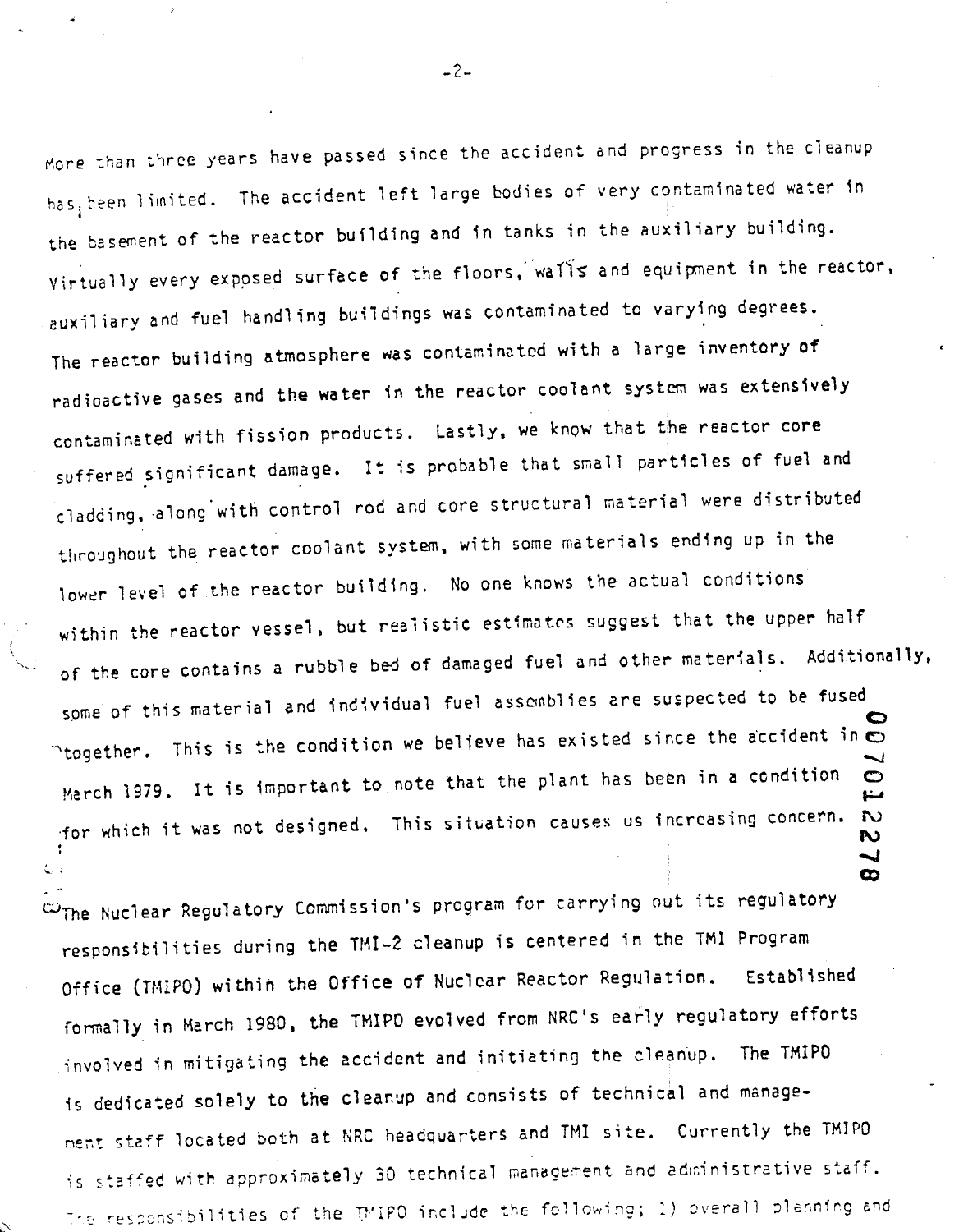imanagement of all NRC TMI-2 cleanup activities, 2) approval of licensee cleanup .procedures and proposals, 3) coordination with DOE, EPA and other Federal and State agencies,  $4$ ) preparation of safety and environmental reviews, and 5) advising the commission on major cleanup actions. The TMIPO efforts have been given the highest priority category within the agency.

and equipment in the auxiliary and fuel handling buildings was initiated. At present. approximately 70 percent of the contaminated area in these buildings has been cleaned up, but this represents removal of only 10% of the radioactivity since some of the most contaminated and difficult areas were bypassed and remain Within several weeks of the accident, the decontamination of the floors, walls, to be cleaned up.

In addition to the decontamination efforts to date in the auxiliary and fuel handling buildings, other significant cleanup accomplishments include: purging of the contaminated atmosphere from the reactor building. processing of accidents generated water which collected in auxiliary building tanks and the reactor  $\mathbb{C}$ building basement, and shipment and disposal of some of the radioactive solid  $\sim$ waste generated as a result of cleanup activities. Approximately 750,000  $\rightarrow$ gallons of moderately contaminated water from auxiliary building tanks and  $-600.000$  gallons of highly contaminated water from the reactor building basement have been processed; however, none of this water has been permitted to be disposed of and it is currently stored in on-site tanks. The reactor building atmosphere was purged of the 45.000 curie inventory of krypton-55 which collected during the accident. Finally, 22 lower level radioactive waste resin containers generated as a result of accident water processing and large quantities of other low-level waste, such as compacted trash, have been shipped to a commercial burial site for disposal.

-3-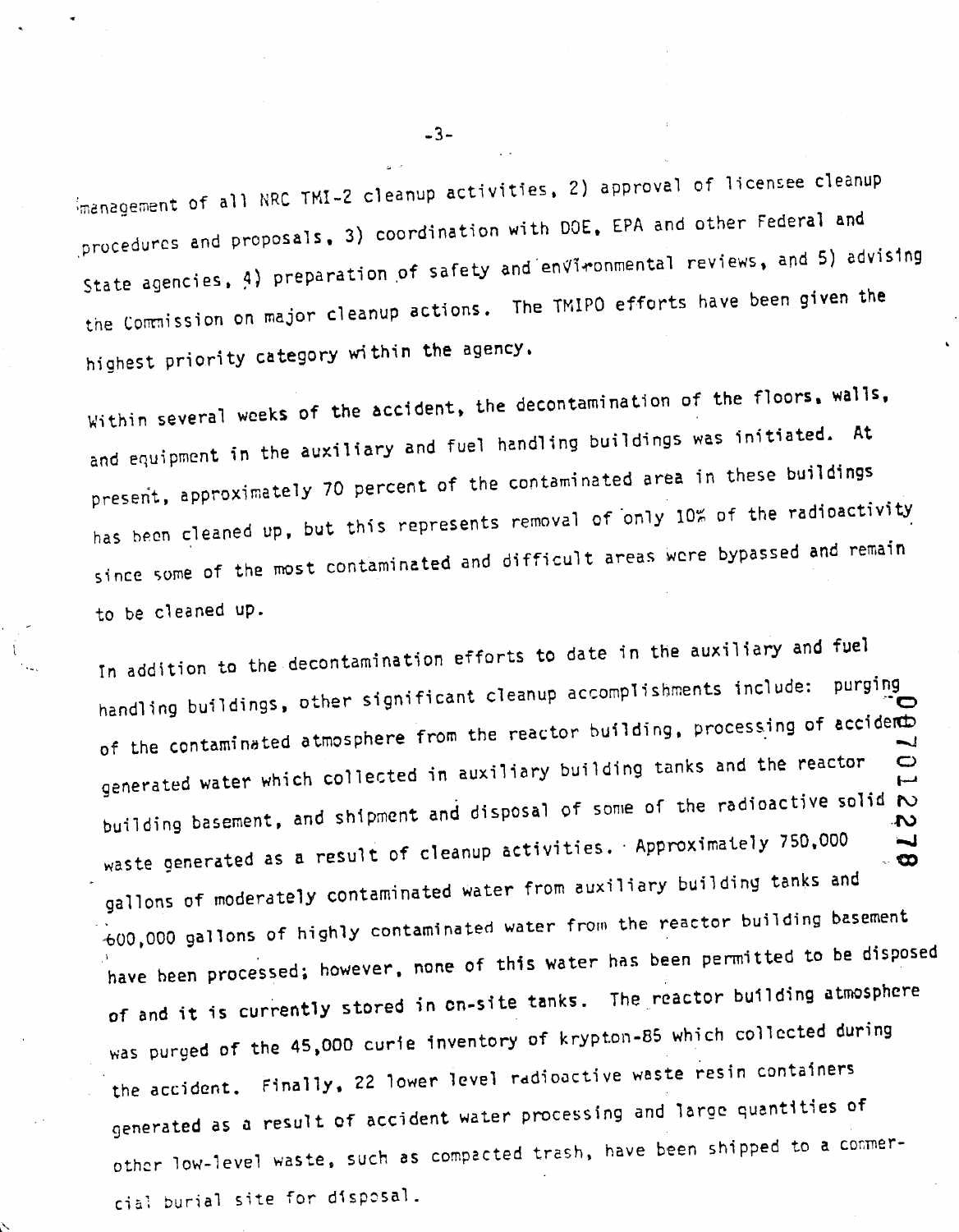iThe activities completed to date represents only limited progress toward total plant cleanup. A great deal of difficult work remains to *be* done. About 5% of the highly contaminated water (approximately 30.000 gallons) and an unknown quantity of contaminated sludge remain in the reactor building basement, and still need to be removed and processed. Another 90,000 gallons of highly contaminated water remains in the reactor coolant system and will require processing. Containers of highly radioactive resin (49) and zeolites (6) remain on-site until steps are taken to make these safe for shipment, considering the hydrogen being generated. The balance of the most contaminated floors and surfaces in the auxiliary building remain to be cleaned up. Although a large-scale experimental program for gross decontamination was conducted over 1arge portions of the reactor building. preliminary results indicate that general area radiation levels have not been reduced sufficiently to support large scale cleanup activities in the building. The entire building will have to undergo further detailed decontamination. Decisions on the degree of further decontamination required await the final results from this experiment. coolant system surfaces will require decontamination completed for at least several years. Following defueling, the reactor. Reduced radiation levels in the reactor building is a pre-requisite for the  $\infty$ :<br>must difficult task ahead -- the defueling of the damaged core. The defueling<br>O will be a long, carefully controlled effort, which is not anticipated to be  $\overline{H}$ tv  $\sim$ ....., The processed accidents ~ generated water will require ultimate disposition. The higher level radioactive solid waste resulting from water processing and other decontamination activities will require offsite shipment to a commercial or federal facility for disposal or research, as appropriate. Final1y, al' fuel assemblies and packaged core debris and internals will require shipment offsite for research and/or disposal. As you are aware, the schedule for the completion of these vital

-4-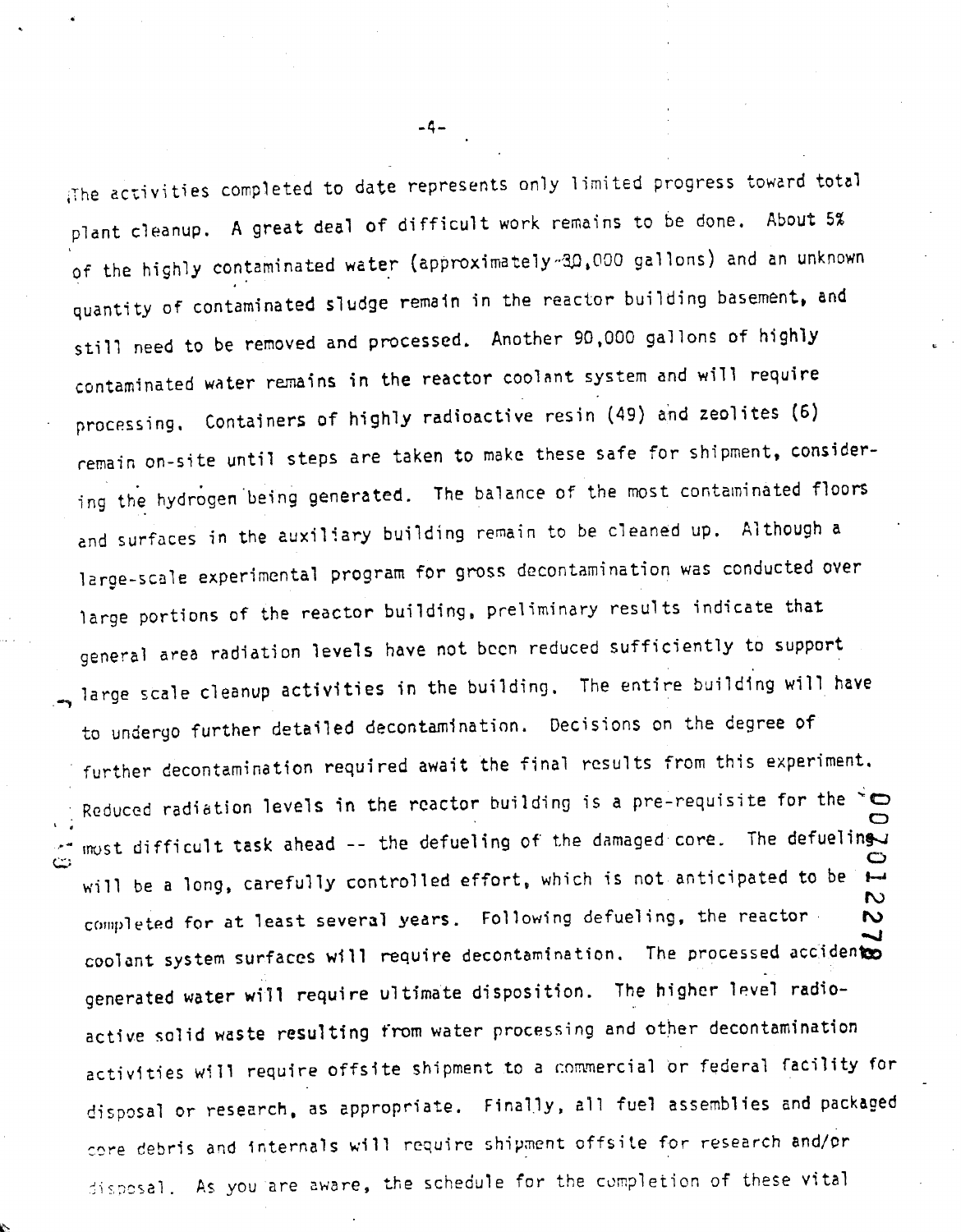cleanup activities is essentially indeterminate because of uncertainties regarding the availability of funds to support the work. With only limited progress, and no end in sight, we are extremely concerned about the future status of the plant and the licensee's capability for maintaining the plant in a stable condition to adequately protect the on-site work force and offsite public over the long term. Further delays in completing the cleanup can no longer be tolerated.

The risks associated with indefinite delays of the cleanup are real, especially for workers at TMI and, to a lesser extent, for the public offsite. Currently the plant is safe but no one can give assurances that the present situation will remain stable for an indefinite period. Over time, as equipment deteriorates the probability of incidents involving radiation leakage and subsequent exposure to  $\bullet$ Ò workers and the public will increase. فسوا

Several incidents of this type have already occurred. In 1979, leakage of highlood contaminated water in the auxiliary building resulted in overexposure to severale workers during subsequent maintenance efforts to contain the leakage. In 1980, another leak of highly contaminated reactor coolant caused high airborne levels and contaminated several workers. This past year, an inaccessible valve in the reactor building in a line connected to the reactor coolant system started leaking during testing, increasing the normal system leakage by about a factor of ten until the source could be identified and the valve reseated. During each of the first four months of 1982, separate incidents have occurred. In January, workers inserted an air hose in a contaminated floor drain and spread radioactive material into the auxiliary building atmosphere. This caused alarms on local radiation monitors within the building, as well alarms on the effluent release monitor in the plant exhaust stack. In February some portable instruments used to sample the containment building atmosphere indicated the presence of combustible gases, possibly hydrogen. These readings were subsequently shown to be

 $-5-$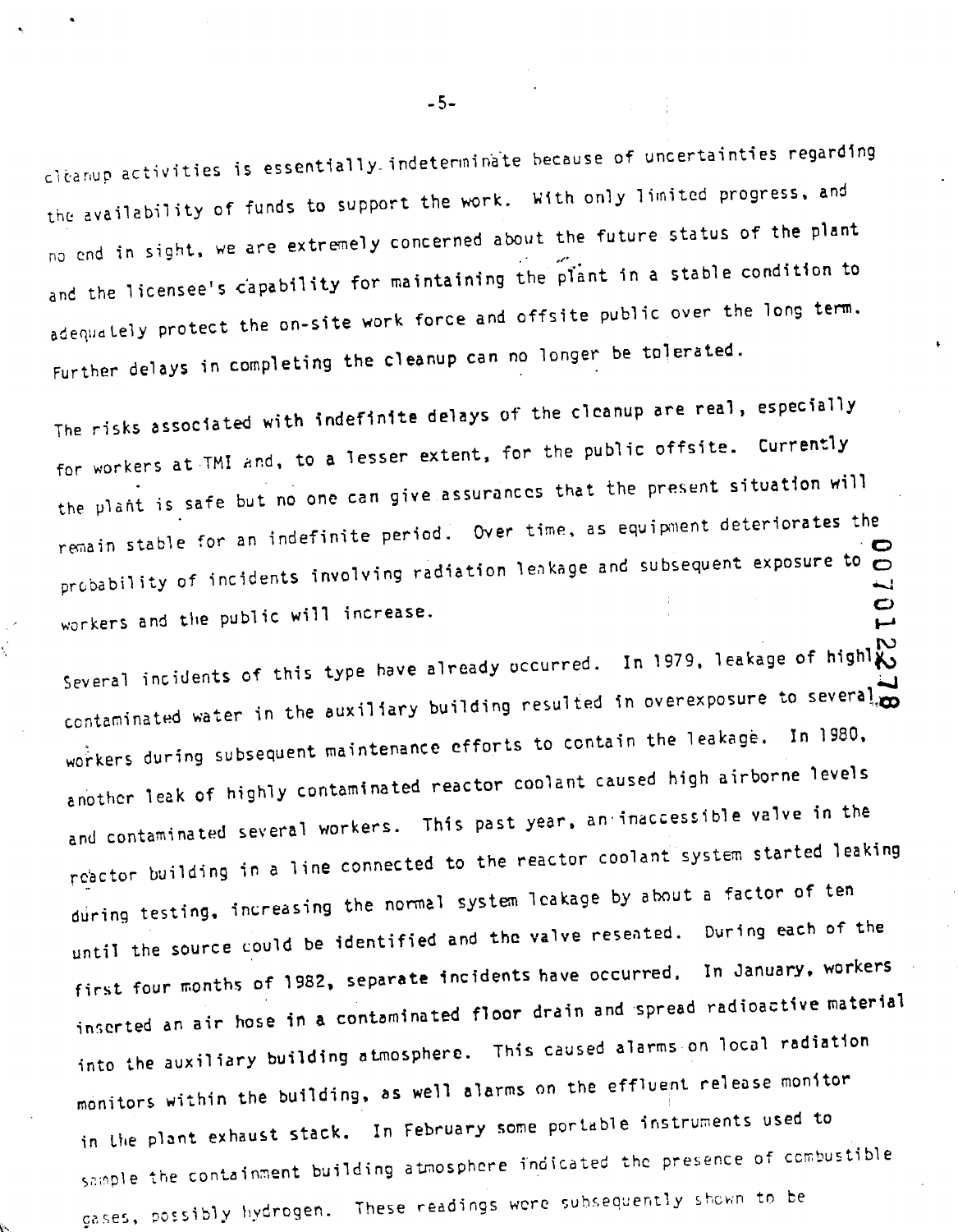erroneous, but not before the licensee declared an "unusual event" (the lowest level in their emergency response plan) and made the required offsite notification to local officials. In March, another "unusual event" was declared when increased makeup water was noted to be going into the reactor coolant system, indicating a possible leak. It was determined that a valve was leaking which resulted in spillage of about 150 gallons of water onto the floor when contaminated filters from the reactor coolant purification system were removed. Although each of these events did not cause any harm, they did cause considerable concern among area citizens. Just two weeks ago, a health physics technician was unable to exit from the containment building because the airlock doors were jammed shut. It took nearly an hour before the doors could be opened. Although this individual was never in any danger and received only minimal radiation exposure, this incident does clearly show one of the potential risks that exist for the TMI cleanup workers.

Thevitably, as the result of restricted access to areas of the facility in which high radiation levels persist, maintenance will continue to be limited and O equipment will continue to deteriorate. Similar problems can be anticipated  $\bullet$ to occur in the future. The frequency and risks from these events, although small now, are likely to increase as the cleanup is prolonged. There is also an exceedingly small, but not zero, probability for a criticality accident in ထ the reactor vessel. The present core configuration will remain unknown until at least a camera is inserted to obtain information. There is even some small potential for a criticality event outside of the core because of the unknown quantity of fuel materials which were transported out of the reactor pressure vessel. To the best of our ability, all cleanup activities have been planned, approved and conducted to preclude, with a large margin of safety, criticality

لب  $\frac{0}{1}$  $\mathbf{v}$ N  $\overline{\phantom{0}}$ 

 $-6-$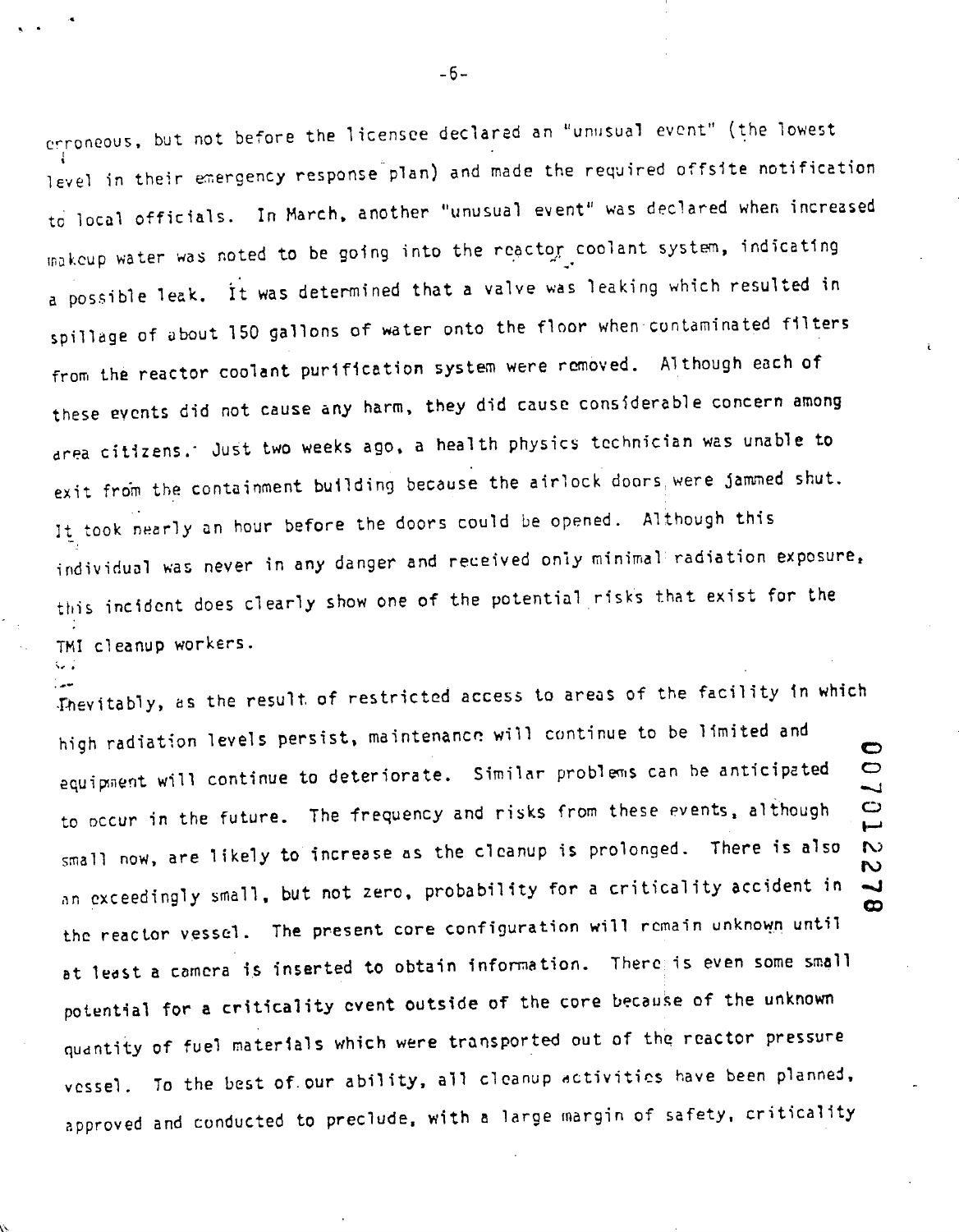anywhere within the plant.

*I* ,

While the incidents to date have been of a controllable nature, it is not inconceivable that a future leakage incident could result in an unisolab1e leakage from the reactor coolant system. Considering the plant condition, such leakage cannot be ruled out, and this possibility is of serious concern to us. Reactor system valves and other components have the greatest likelihood of failure. However, we are also concerned about the condition of the 52 instrument tubes which penetrate the bottom of the reactor pressure vessel and constitute a part of the reactor coolant system boundary. These tubes were submerged in the highly contaminated and possibly corrosive water in the  $r$ eactor building basement for approximately three years. Corrosion and subse- $\mathbf{C}$ quent leakage through any of those tubes would be unisolable. If the leakage  $\leftrightarrow$ rate from failures in the reactor coolant system boundary were high enough,  $\overline{N}$ use of the safety systems and equipment would be required. Much of this 5  $\ddot{\phantom{a}}$ equipment has not been used since before the accident or previously subjected  $\overline{\infty}$ to contaminated water. If an incident of this type occurs prior to'completing defueling of the core, the cleanup would be sctbacx and beccme even more difficult than presently anticipated.

Experience has shown that delays in cleanup cause radioactive contamination to be more difficult to remove from surfaces and equipment. Radioactivity tends to "soak into" concrete surfaces, and rusting of metallic surfaces compounds the problem. For this reason, the cleanup will be more costly in terms of worker radiation exposure as further delays result.

-7-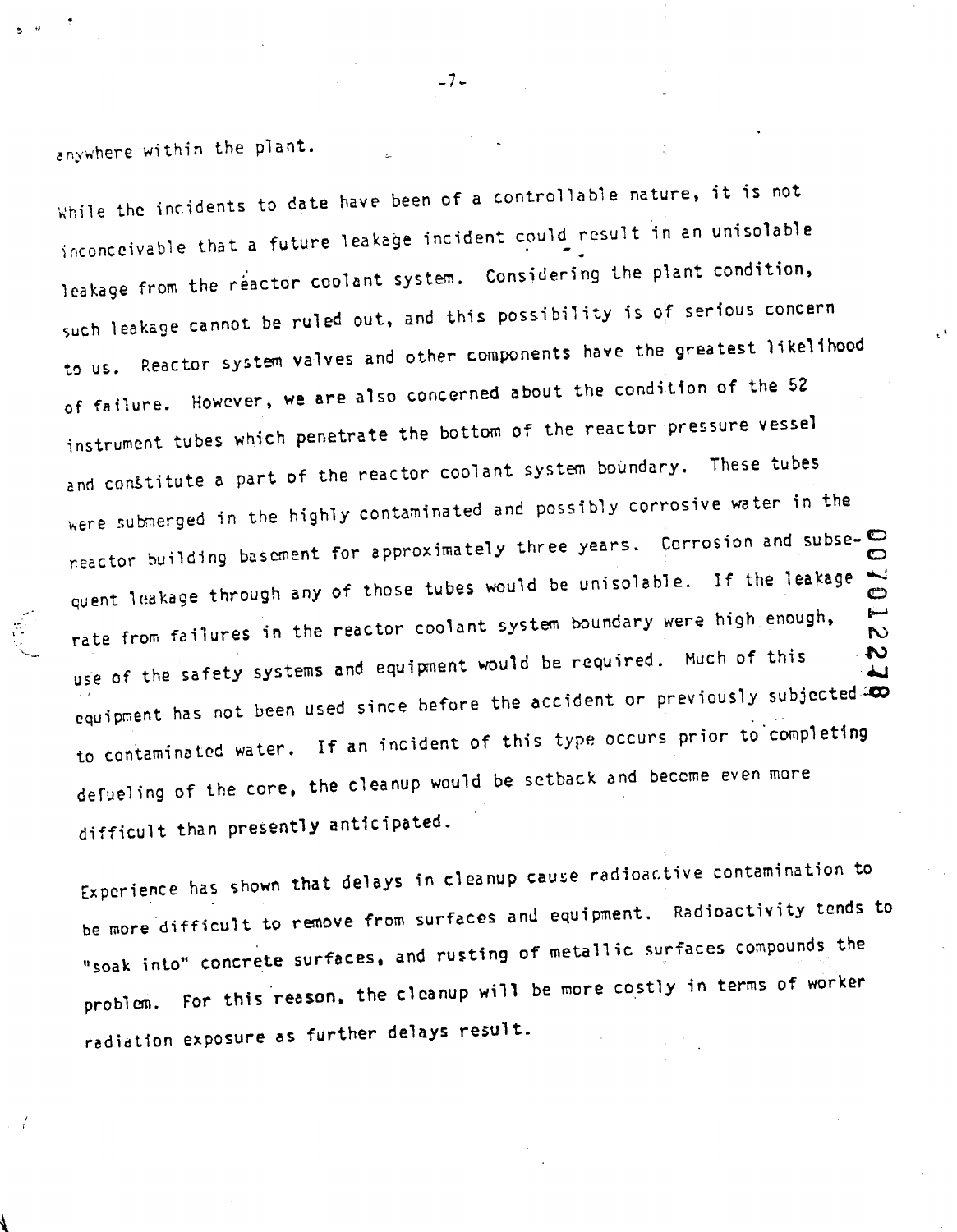The mechanical deterioration of components and systems over time may reduce the plant's ability to respond to natural phenomena (e.g., tornados), and other adverse events (e.g., fire) thereby posing potential threat to continued successful containment of TMI-2 contamination and stored waste. Although the likelihood of severe natural phenomena or a fire resulting in a radiation release to the environment is small, the possibility does exist, and the probability for such events occurring increases with time. Only the timely completion of all cleanup and radioactive waste disposal activities at the TMI-2 site will eliminate the associated risks to the workers and all possibility of inadvertent offsite  $\bullet$ radioactive releases.  $\bullet$ 

The damaged fuel and other materials at the TMI site will remain radioactive for many hundreds of years. The threat remains until the facilities are decontaminated, the fuel is removed from the site and all radioactive wastes are disposed of safely.

 $\mathbf{c}$ 

أسبا

S. S

 $\overline{\phantom{0}}$  $\boldsymbol{\infty}$ 

In addition to the increased possibility of radioactive releases as the cleanup is further delayed, we are equally concerned about unnecessary radiation exposures to plant workers. The NRC will continue to assure that the licensee takes all steps necessary to ensure that radiation exposures to the workers are kept as low as reasonably achievable. However, as the cleanup is stretched over an unnecessarily long time due to lack of adequate finances, workers inevitably will be exposed to radiation and will accumulate increased exposures while performing maintenance activities. These activities by workers in radiation zones will be required to maintain the status quo, even though little or no progress is made toward cleanup.

 $-8-$